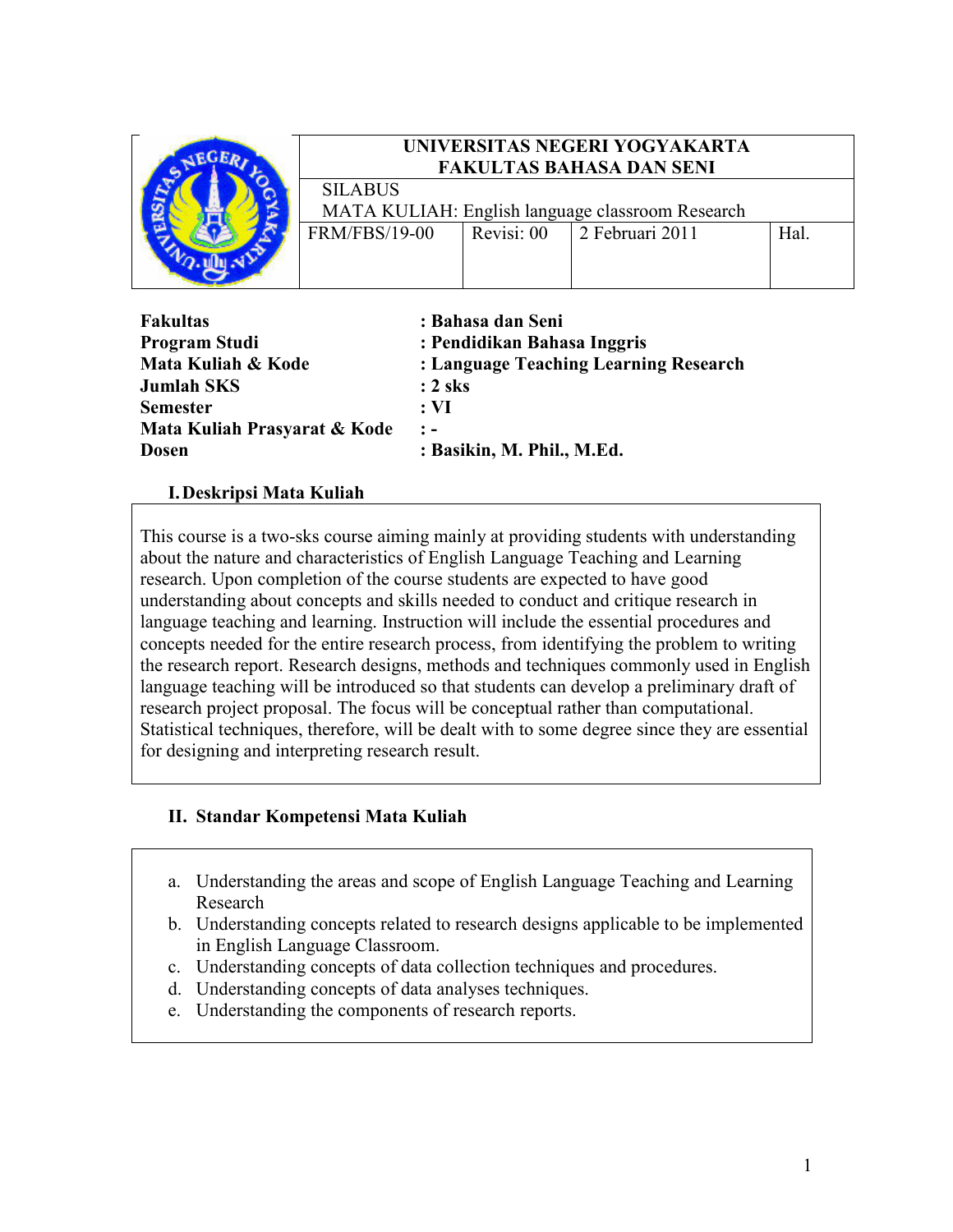| Weeks        | Competency<br>Standards                                                           | <b>Basic Competencies</b>                                                                                                                 | Materials                                                                                                                                                                                                                                                                                   | Sources |
|--------------|-----------------------------------------------------------------------------------|-------------------------------------------------------------------------------------------------------------------------------------------|---------------------------------------------------------------------------------------------------------------------------------------------------------------------------------------------------------------------------------------------------------------------------------------------|---------|
| I            | Students have a<br>comprehensive<br>understanding<br>about concepts<br>and skills | Students are aware of the<br>scopes and areas of English<br>language teaching and<br>learning research                                    | Course<br>$1_{-}$<br>syllabus<br>2. Areas & Scope<br>of Classroom<br>Research                                                                                                                                                                                                               |         |
| $\prod$      | needed to<br>conduct and<br>critique research<br>in language<br>teaching and      | Students understand various<br>research designs and types<br>applicable to conduct English<br>Language Teaching &<br>Learning Research    | Possible research<br>designs & types of<br>English Language<br>classroom research                                                                                                                                                                                                           |         |
| III          | learning                                                                          | Students are able to identify<br>the components and structure<br>of a research proposal                                                   | Components and<br>structure of<br>research proposals                                                                                                                                                                                                                                        |         |
| $IV -$<br>VI |                                                                                   | Students understand the nature<br>and procedures of conducting<br>an experimental research in<br>researching English language<br>teaching | 1. Nature, variables<br>and purposes of<br>experimental<br>research<br>2.Randomization<br>in experimental<br>research<br>3. True & quasi<br>experimental<br>research<br>4. Research designs<br>in true $\&$ quasi<br>experimental<br>research<br>5. Data collection<br>and Data<br>analysis |         |
| VII-<br>IX   | Classroom<br>Action Research:<br>Improving<br>teaching<br>practices               | Students understand the nature<br>and procedures of conducting<br>an ELT classroom action<br>research (CAR)                               | 1. Nature of CAR<br>Cycles in CAR<br>2.<br>3. Procedures in<br><b>CAR</b><br>4. Data<br>Collection in<br>CAR<br>5. Data analysis<br>techniques in<br>CAR                                                                                                                                    |         |

# III.Pokok Bahasan dan Rincian Pokok Bahasan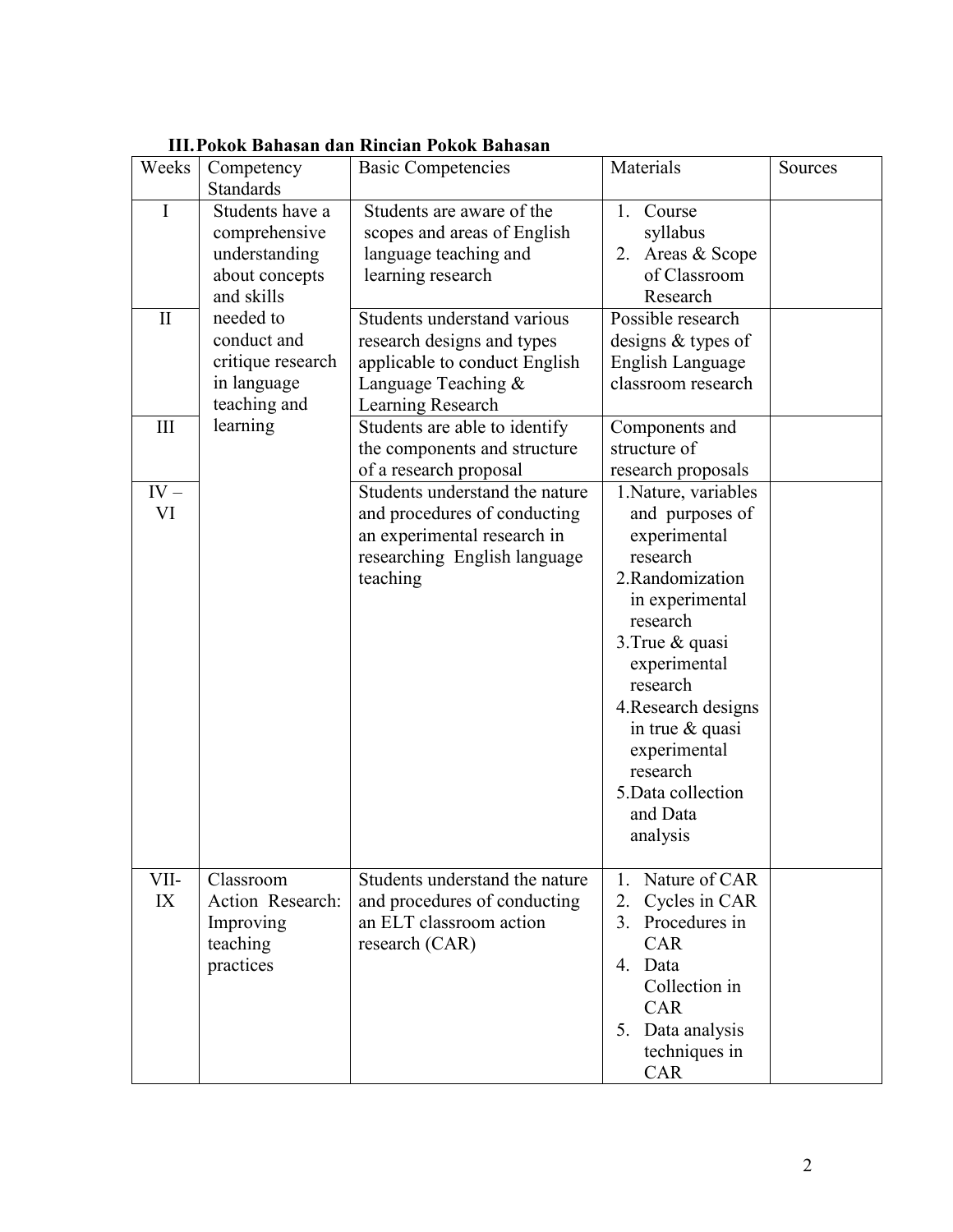|            |                                   |                                |                | 6. Validity and    |  |
|------------|-----------------------------------|--------------------------------|----------------|--------------------|--|
|            |                                   |                                |                | reliability in     |  |
|            |                                   |                                |                | <b>CAR</b>         |  |
| X          | Mid-semester test                 |                                |                |                    |  |
| XI-        | R & D<br>as<br>an                 | Students understand the nature | 1.             | Nature $\&$        |  |
| XII        | effort to improve                 | and procedures of conducting a |                | purposes of        |  |
|            | <b>EFL</b><br>teaching            | R& D research in researching   |                | R&D                |  |
|            | quality.                          | English language teaching      | 2.             | Research           |  |
|            |                                   |                                |                | design and         |  |
|            |                                   |                                |                | stages in R&D      |  |
|            |                                   |                                |                | research           |  |
|            |                                   |                                | 3 <sub>1</sub> | Data collection    |  |
|            |                                   |                                |                | in R&D             |  |
|            |                                   |                                | 4.             | Data analysis      |  |
|            |                                   |                                |                | in R&D             |  |
| XIII-      | Evaluation                        | Students understand the nature |                | 1. Nature &        |  |
| <b>XIV</b> | research                          | and procedures of conducting   |                | purposes of ER     |  |
|            |                                   | an evaluation research in      |                | 2. Research        |  |
|            |                                   | researching English language   |                | designs in         |  |
|            |                                   | teaching                       |                | Evaluation         |  |
|            |                                   |                                |                | research: The      |  |
|            |                                   |                                |                | <b>CIPP</b>        |  |
|            |                                   |                                |                | 3. Data collection |  |
|            |                                   |                                |                | in EV              |  |
|            |                                   |                                |                | 4. Data analysis   |  |
|            |                                   |                                |                | in EV              |  |
| $XV -$     | <b>Research Report</b><br>Writing |                                | Examples of    |                    |  |
| <b>XVI</b> |                                   |                                |                | Journal Reports    |  |
|            |                                   | Students are aware of the      |                | Format and         |  |
|            |                                   | format and components in       |                | components in      |  |
|            |                                   | English language classroom     |                | English language   |  |
|            |                                   | research report                |                | classroom research |  |
|            |                                   |                                | report         |                    |  |

#### IV.Referensi / Sumber Bahan

A. Compulsory: 1. Johnson, B & Christensen, L. (2008). Educational Research: Quantitative, qualitative and mixed-approaches  $3^{rd}$  Edition. Los Angeles: Sage Publication: 2. Burns, A (2010). Doing Action Research in Language Classroom: A Guide for Practitioners. Francis and Taylor 3. Gall, Gall & Borg. (2003). Educational Research: An Introduction  $7<sup>th</sup>$ Ed., New York: Pearson Education Inc.